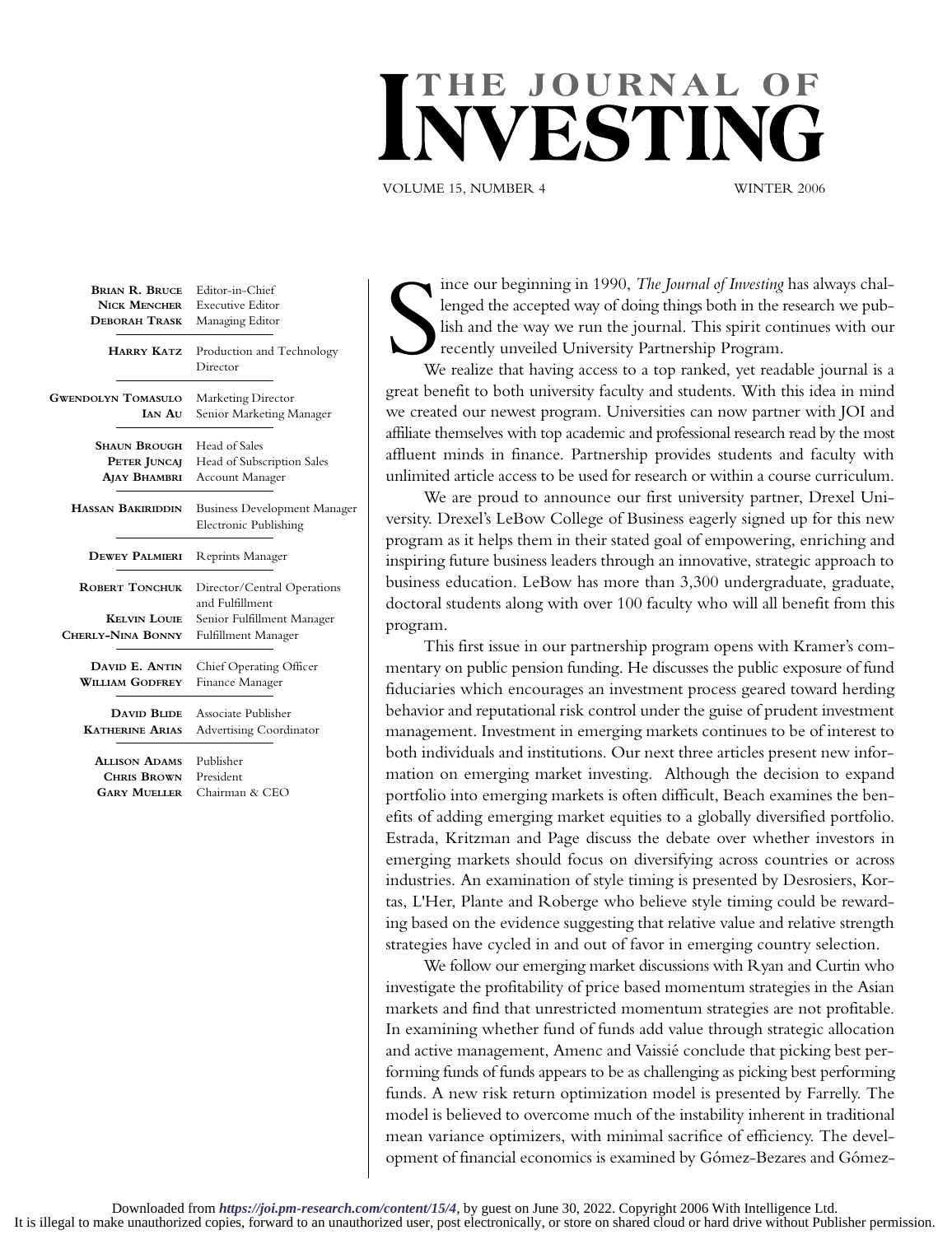## **INVESTING**

Bezares who warn practitioners that while empirical papers have increased both in quantity and quality, in many works clear mistakes are made when hypothesis tests are used.

Although the use of style-based investment strategies has increased in both domestic and international strategies, Au suggests that style-based diversification in the U.S. is not ideal. Mukherji presents his study which determines optimal allocations for regular monthly investments that minimize downside deviations below different real targets for various investment periods. Ferguson, Rentzler and Yu examine EVA and MVA as reliable indicators of future stock performance and conclude that the adjusted-MVA variable may be a weak alternative indicator of earnings momentum but the Fama-French Model has successfully captured the returns components. We conclude this issue Slota, Snyder and Zwickel who discuss advisory fee breakpoints. They present a detailed framework for analyzing the economies of scale realized by investment advisers in order to determine whether advisory fee breakpoints are appropriate for a particular fund and, if so, where they should be set.

As always, we hope you find the articles presented useful and thought-provoking. You can e-mail comments or suggestions to us at journals@investmentresearch.org. If you are interested in the University Partnership Program, please contact Allison Adams at aadams $@$ iijournals.com.

**Brian Bruce Editor-in-Chief**

**2** THE JOURNAL OF INVESTING WINTER 2006